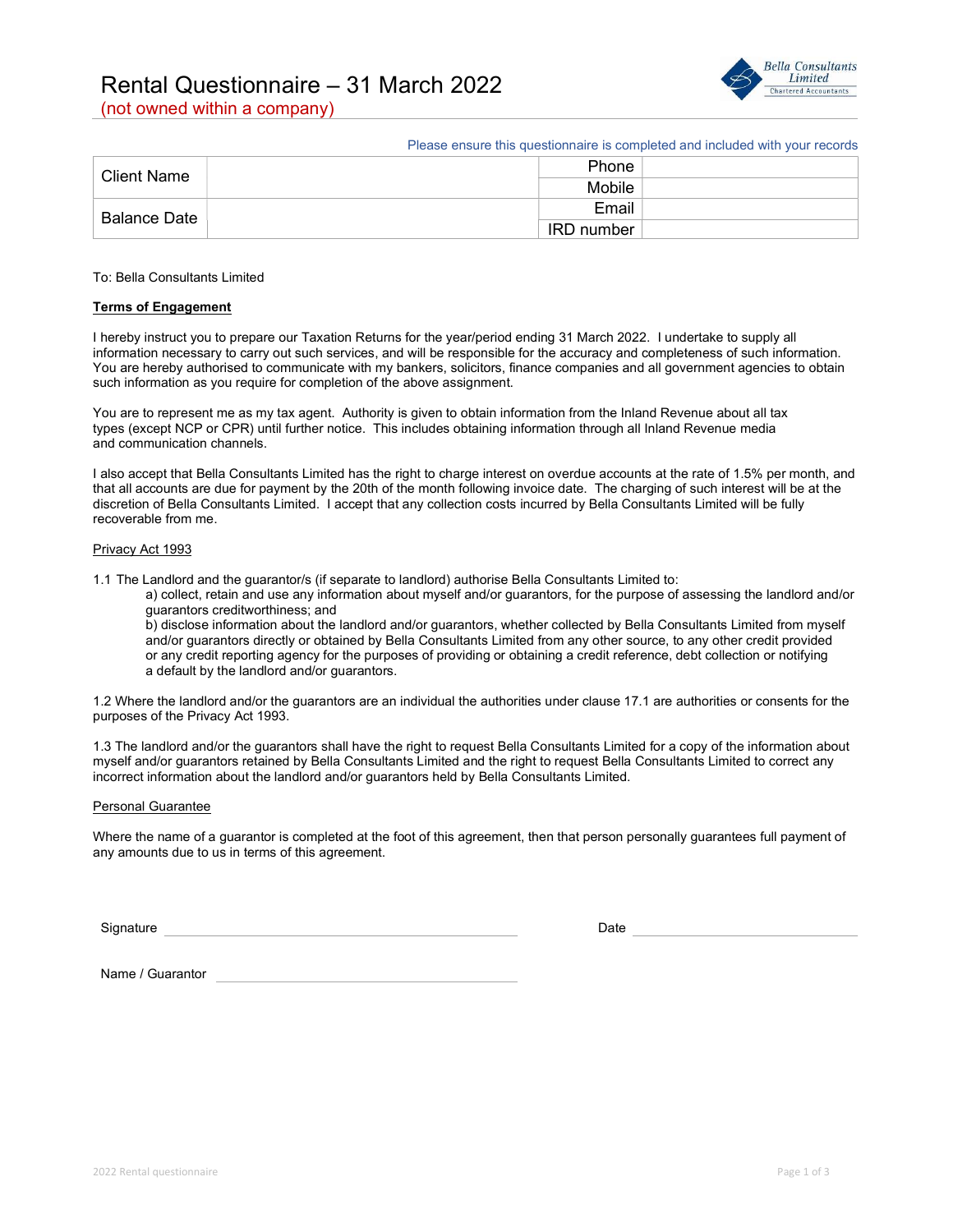| <b>Property Details</b>                                                 |                                                                                     |  |  |  |
|-------------------------------------------------------------------------|-------------------------------------------------------------------------------------|--|--|--|
| Please provide us with the addresses of any rental properties you have. | If a property was not rented for a full 12<br>months, please provide details of why |  |  |  |
| 1. Address:                                                             | and when it was vacant.                                                             |  |  |  |
| 2. Address:                                                             |                                                                                     |  |  |  |
| 3. Address:                                                             |                                                                                     |  |  |  |
| 4. Address:                                                             |                                                                                     |  |  |  |

|                                       | <b>Rental Income and Expenditure</b>                                                                                                                                       |                                                                                                                                                                                                                                                                                                                                                                                                                          |        |
|---------------------------------------|----------------------------------------------------------------------------------------------------------------------------------------------------------------------------|--------------------------------------------------------------------------------------------------------------------------------------------------------------------------------------------------------------------------------------------------------------------------------------------------------------------------------------------------------------------------------------------------------------------------|--------|
| <b>OR</b>                             | Please supply bank statements clearly identifying and detailing all transactions that relate to the rental properties<br>for the entire year 1 April 2021 to 31 March 2022 |                                                                                                                                                                                                                                                                                                                                                                                                                          | $\Box$ |
|                                       | Please provide details of the following for each rental property. Use a separate sheet if necessary.                                                                       |                                                                                                                                                                                                                                                                                                                                                                                                                          | $\Box$ |
| Income:<br><b>Total Rent Received</b> |                                                                                                                                                                            | $\qquad \qquad \$$                                                                                                                                                                                                                                                                                                                                                                                                       |        |
| <b>Expenses:</b><br>Rates             |                                                                                                                                                                            | $\begin{array}{c c c c c} \hline \texttt{S} & \texttt{S} & \texttt{S} & \texttt{S} & \texttt{S} & \texttt{S} & \texttt{S} & \texttt{S} & \texttt{S} & \texttt{S} & \texttt{S} & \texttt{S} & \texttt{S} & \texttt{S} & \texttt{S} & \texttt{S} & \texttt{S} & \texttt{S} & \texttt{S} & \texttt{S} & \texttt{S} & \texttt{S} & \texttt{S} & \texttt{S} & \texttt{S} & \texttt{S} & \texttt{S} & \texttt{S} & \texttt{S}$ |        |
| Insurance                             |                                                                                                                                                                            | $\frac{1}{2}$                                                                                                                                                                                                                                                                                                                                                                                                            |        |
|                                       | Repairs and Maintenance (please attach details or invoices)                                                                                                                | $\frac{1}{2}$                                                                                                                                                                                                                                                                                                                                                                                                            |        |
| Mortgage Interest                     | (please attach copies of loan statements from bank - showing interest)                                                                                                     |                                                                                                                                                                                                                                                                                                                                                                                                                          |        |
|                                       | Details of any other expense relating to rental property:                                                                                                                  |                                                                                                                                                                                                                                                                                                                                                                                                                          |        |
|                                       |                                                                                                                                                                            | $\frac{1}{2}$                                                                                                                                                                                                                                                                                                                                                                                                            |        |
|                                       |                                                                                                                                                                            | $\frac{1}{2}$                                                                                                                                                                                                                                                                                                                                                                                                            |        |
|                                       |                                                                                                                                                                            | $\begin{picture}(20,10) \put(0,0){\vector(1,0){100}} \put(15,0){\vector(1,0){100}} \put(15,0){\vector(1,0){100}} \put(15,0){\vector(1,0){100}} \put(15,0){\vector(1,0){100}} \put(15,0){\vector(1,0){100}} \put(15,0){\vector(1,0){100}} \put(15,0){\vector(1,0){100}} \put(15,0){\vector(1,0){100}} \put(15,0){\vector(1,0){100}} \put(15,0){\vector(1,0){100}} \$                                                      |        |
|                                       |                                                                                                                                                                            | $\frac{1}{2}$                                                                                                                                                                                                                                                                                                                                                                                                            |        |
|                                       |                                                                                                                                                                            | $\begin{array}{c c c c c} \hline \texttt{S} & \texttt{S} & \texttt{S} & \texttt{S} & \texttt{S} & \texttt{S} & \texttt{S} & \texttt{S} & \texttt{S} & \texttt{S} & \texttt{S} & \texttt{S} & \texttt{S} & \texttt{S} & \texttt{S} & \texttt{S} & \texttt{S} & \texttt{S} & \texttt{S} & \texttt{S} & \texttt{S} & \texttt{S} & \texttt{S} & \texttt{S} & \texttt{S} & \texttt{S} & \texttt{S} & \texttt{S} & \texttt{S}$ |        |
|                                       |                                                                                                                                                                            | $\frac{1}{2}$                                                                                                                                                                                                                                                                                                                                                                                                            |        |
| Date                                  | Details of visits to inspect property / conduct property business:<br>Details                                                                                              | Kilometres                                                                                                                                                                                                                                                                                                                                                                                                               |        |
|                                       |                                                                                                                                                                            |                                                                                                                                                                                                                                                                                                                                                                                                                          |        |
|                                       |                                                                                                                                                                            |                                                                                                                                                                                                                                                                                                                                                                                                                          |        |
|                                       |                                                                                                                                                                            |                                                                                                                                                                                                                                                                                                                                                                                                                          |        |
|                                       |                                                                                                                                                                            |                                                                                                                                                                                                                                                                                                                                                                                                                          |        |
|                                       |                                                                                                                                                                            |                                                                                                                                                                                                                                                                                                                                                                                                                          |        |